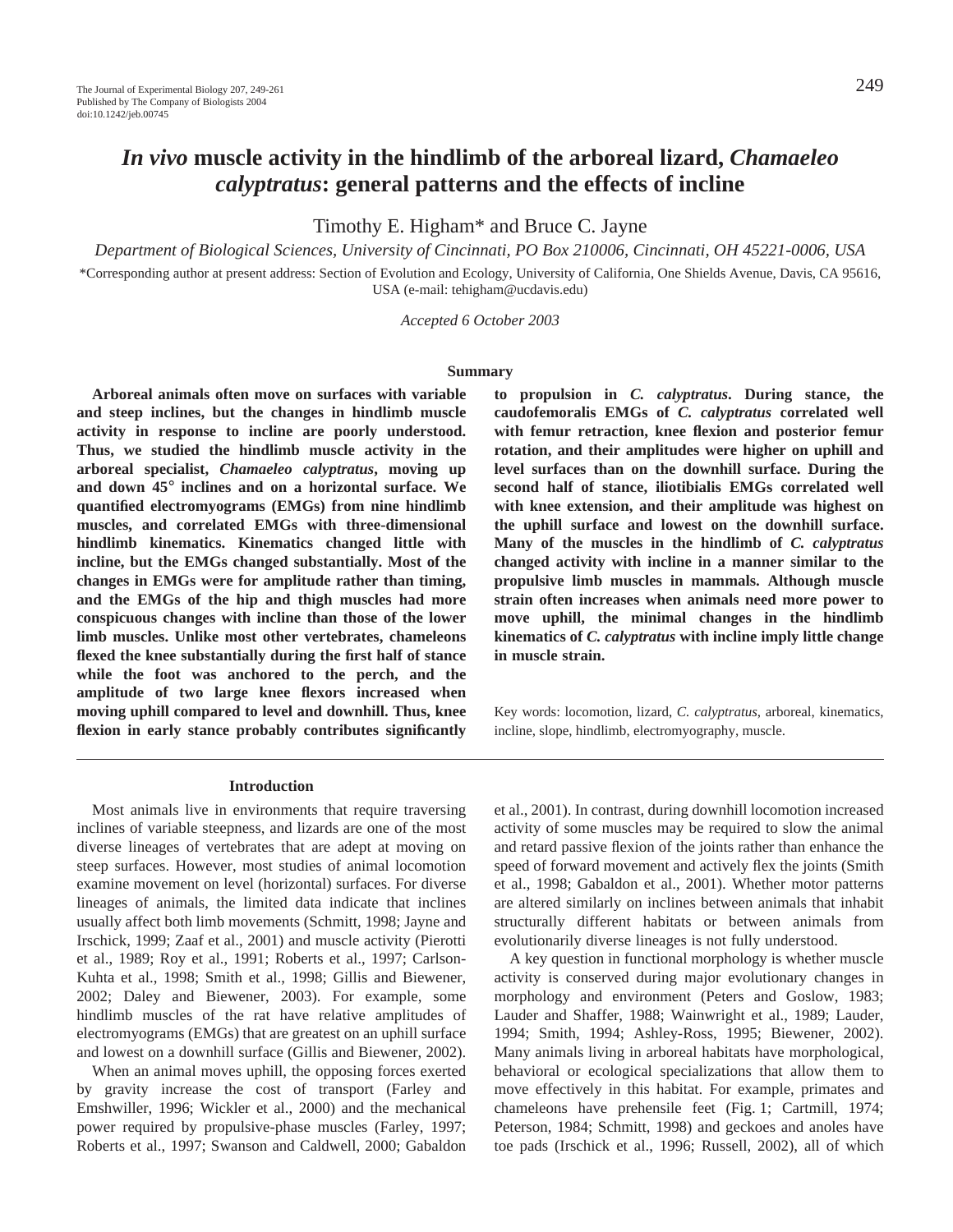

facilitate grasping perches in arboreal habitats. Morphological specializations for arboreal habitats or the structure of the habitat itself could result in the alteration of the ancestral motor pattern of limb muscles during locomotion.

Lizard taxa vary considerably in their morphology, ecology

Fig. 1. Right hindlimb muscles of *C. calyptratus* represented by a lateral view of the deeper musculature (A), a lateral view of a protracted and depressed limb (B), a fully retracted and abducted limb (C), and an anterior view of a fully retracted and disarticulated limb (D). Bones are in light gray and connective tissue is in white. Abbreviations: I–V, digit numbers; CF, caudofemoralis; EDL, extensor digitorum longus; fe, femur; fi, fibula; FTE, flexor tibialis externus; G, gastrocnemius; IF, iliofibularis; il, ilium; IT, iliotibialis; isch, ischium; P, peroneus; PIT, puboischiotibialis; pub, pubis; t, tibia; TA, tibialis anterior.

and behavior, and include both terrestrial and arboreal forms. Furthermore, many lizards are adept at moving on steep inclines in their natural habitats. Inclines often affect the maximal speeds (performance) and limb movements (kinematics) of lizards in both laboratory and field experiments (Huey and Hertz, 1982; Irschick and Jayne, 1998, 1999a; Jayne and Ellis, 1998; Jayne and Irschick, 1999; Zaaf et al., 2001). However, previous EMG experiments with lizards have neither examined the effects of incline nor studied an arboreal species (Jayne et al., 1990a; Reilly, 1995; Nelson and Jayne, 2001). Thus, we examined the effects of incline on the *in vivo* activity of hindlimb muscles in the arboreal specialist *C. calyptratus* (veiled chameleon) and correlated muscle activity to the threedimensional movements of the hindlimb.

Recording the limb movements and motor patterns of locomotion on different inclines can provide fundamental insights into whether some biologically realistic and important sources of environmental variation may require fundamental changes in limb function or motor output. Thus, we addressed the following major questions regarding the effects of incline on the muscle activity in the hindlimb of *C. calyptratus*. (1) Are the muscle activity patterns in the hindlimbs of chameleons affected by the incline of the locomotor surface? We hypothesized that most muscle activity in chameleons would be affected by incline as in other vertebrate taxa, such that the amount of activity of propulsive muscles would be greatest on the uphill and least on the downhill surface. Furthermore, the activity of muscles that prevent the collapsing of joints would be greatest on the downhill surface. Based on a study of chameleon kinematics (Higham and Jayne, 2004), we hypothesized that chameleons would rely more on actively pulling themselves forward on level and uphill surfaces. Thus, the muscles that flex the knee and retract the limb during the early part of stance may have disproportionately more activity. (2) Are the patterns of muscle activity in the hindlimbs of chameleons similar to those of terrestrial generalized lizards, despite substantial morphological differences? Although the kinematics of chameleons differ from those of generalized lizards (Higham and Jayne, 2004), we test the null hypothesis that motor pattern is conserved.

# **Materials and methods**

*Experimental subjects*

We studied the veiled chameleon *Chamaeleo calyptratus* Dumeril and Bibron because it is arboreal and morphologically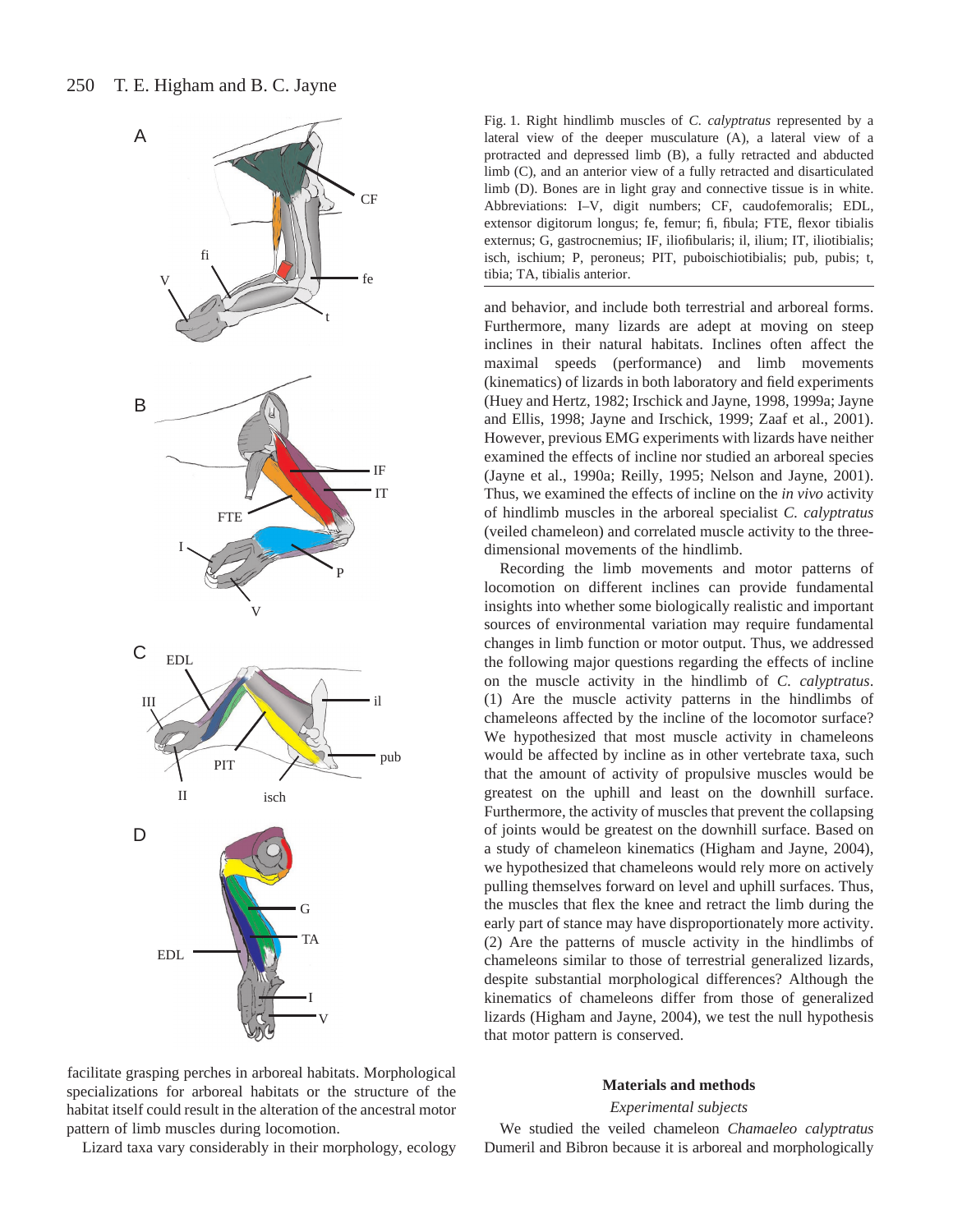specialized compared to a generalized terrestrial lizard (Peterson, 1984). This particular species also has relatively large hindlimbs that are suitable for implanting electromyographic (EMG) electrodes. We obtained all lizards from a commercial dealer, and they were transported to the University of Cincinnati for experiments. Lizards were caged alone, fed crickets (supplemented with vitamins) three times a week, and provided water *ad libitum*. Incandescent light bulbs above the cages provided a light and heat source for 12 h per day and allowed the lizards to thermoregulate behaviorally and attain their preferred active temperature range of 29–31°C. We chose four lizards of similar size, as indicated by the following values (mean  $\pm$  s.e.m. and range): mass  $90.0\pm3.4$  g, 83.0–98.0 g; snout–vent length *SVL* 18.4±0.4 cm, 17.3–19.5 cm.

We determined the gross anatomy of the limb musculature by performing dissections of preserved specimens and using the work of Mivart (1870) and Snyder (1954). Our terminology follows that of Snyder (1954). Nine large muscles were well suited for percutaneously implanting EMG electrodes, and Fig. 1 illustrates the gross anatomy of these muscles.

## *Experimental protocol*

We used Halothane to anesthetize all animals before implanting EMG electrodes. Animals recovered from anesthesia for approximately 2 h before the experiments began. *C. calyptratus* moved along a 2.4 cm diameter wooden dowel, covered with cloth adhesive tape, with inclines of  $-45^{\circ}$ (downhill), 0° (level), and 45° (uphill) after their body temperature reached 29–31°C, which is within the range of the active body temperatures that we observed in the laboratory for this species (Higham and Jayne, 2004). Each individual was tested within a single day and the order of inclines was randomized to minimize confounding effects of time. Following each experiment, the lizard was euthanized, and *post-mortem* dissections confirmed the position of EMG electrodes.

We obtained simultaneous dorsal and lateral views of the chameleons moving on the perch using a two-camera NAC HSV-500 (Tokyo, Japan) high-speed video system operating at  $250$  images  $s^{-1}$ . Video recordings were synchronized with EMG recordings using a 100 Hz square-wave generator that provided output to both the video system and the EMG tape recordings. To provide fixed points of reference, we drew lines at 10 cm intervals along the length of the surfaces. To facilitate digitizing the location of points on the lizards, we painted landmarks on the pelvis, knee, ankle, metatarsal and toe tip, as in Higham and Jayne (2004). Prior to each trial, we measured the body temperature of the chameleon using a thermocouple and a Tegam (Geneva, OH, USA) model 871A digital thermometer. From the video footage, we selected 3–4 strides per individual per incline that had similar speeds and duty factors among and within individuals. The grand means  $\pm$ S.E.M. for the speeds and duty factors for all of the 44 strides were  $11.2\pm0.5$  cm s<sup>-1</sup> and 58.7 $\pm$ 0.7%, respectively. Similar duty factors commonly indicate equivalent gaits, and an analysis of variance (ANOVA) confirmed that duty factors did

not vary significantly with incline (*F*=2.8, *P*=0.07, d.f.=2,32) or among individuals  $(F=2.6, P=0.07, d.f.=3.32)$ . All of the locomotion of *C. calyptratus* was a relatively slow walk.

For the chameleons, we analyzed non-consecutive strides from different trials, and the stationary surfaces used to obtain locomotion required a large number of trials to obtain reasonably steady-speed locomotion of similar speeds. The strides selected for analysis were in the middle of a bout of locomotion with three or more strides that subjectively appeared to be of similar speed. Hence, we selected strides with little if any acceleration.

## *Electromyography*

We used fine-wire bipolar electrodes to record the *in vivo* activity of the muscle, and the general methods for constructing the electrodes followed those of Jayne (1988). We used 0.051 mm diameter polycoated stainless-steel wire (California Fine Wire Co., USA) with approximately 0.7 mm of insulation removed from the recording end. A ground wire was also implanted in the epaxial musculature of the proximal portion of the tail. We implanted each electrode through the skin using a 26-gauge hypodermic needle with the wires inserted through the tip. Following implantation, we used cyanoacrylate glue to attach electrode wires to the skin of the lizard's tail and plastic model cement to glue the two wires of each electrode together and all electrodes together into a single cable. The lengths of the wires from the animals to the probes of the recorder were approximately  $2m$ , which was sufficiently long to allow the lizards to move freely. We implanted a total of nine EMG electrodes into nine muscles of the right hindlimb (Fig. 1).

Electromyograms (EMGs) were amplified  $5000 \times$  using Grass P511k series amplifiers (West Warwick, RI, USA) with high- and low-bandpass filters of 100 Hz and 10 KHz, respectively, and a 60 Hz notch filter. The analog EMG signals were recorded at  $9.5cm s^{-1}$  using a TEAC XR-7000 FM data recorder (Tokyo, Japan). We converted the analog signals to digital data using a Keithley 500A (Cleveland, OH, USA) analog-to-digital converter with an effective sampling rate of 8·kHz (Jayne et al., 1990b). Digital EMGs were filtered using a high-pass finite-impulse response filter to reduce the amplitude of the signal below 100 Hz to less than 10% of the original amplitude.

We used customized computer software (written by Garr Updegraff, San Clemente, CA, USA; garru@uci.edu) to subdivide each stride into bins for three separate analyses. First, we subdivided the stance and swing phase of each stride into fifteenths and tenths, respectively. This was done to facilitate pooling data from different strides so that the number of bins during stance divided by the total number of bins per stride equalled 60%, which approximated the average duty factor for all of the strides. Consequently, each bin often covered approximately 4% of the total stride, but the absolute duration of bins within a stride or among strides varied slightly as a result of strides with variation in duty factor or total duration. The average rectified amplitude (RA) of each bin (rectified integrated area divided by bin duration) for each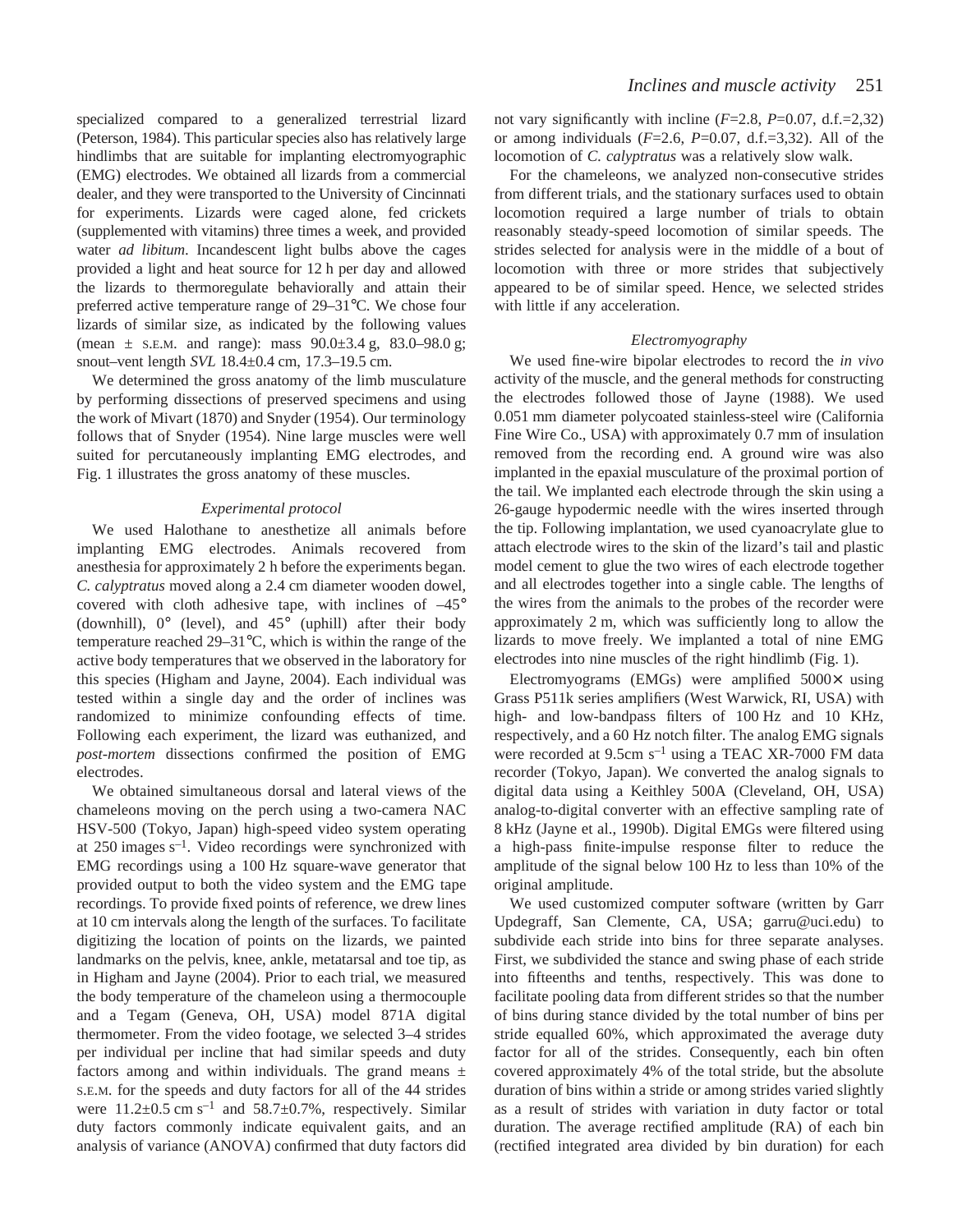#### 252 T. E. Higham and B. C. Jayne

muscle was then converted to relative amplitude by dividing by the maximum value ever observed within a bin for a given individual and muscle. These data were used to generate a profile of mean relative amplitude pooled across all individuals for each incline with a 60% duty factor (the approximate mean value). Second, we subdivided each stride into 25 equal duration bins. The total rectified integrated area (RIA) for a given muscle was calculated per stride and the RIA for each bin was converted to relative area based on its percentage of the total RIA for the stride. For pairs of muscles within each stride we calculated the product moment correlation coefficients (*r*) between pairs of values of percent activity per bin per stride, using values from bins with the same elapsed time. We used these cross-correlations to clarify the extent to which the activity of different muscles overlapped. We expected synergistic and antagonistic pairs of muscles to have positive and negative correlations, respectively. Lastly, we subdivided each stride into 30 ms bins. We chose 30 ms (see Kinematics, below) so that at least one bin was available between successive video images that were digitized. We then summed the activity of all bins during a kinematic event and divided by the total per stride. Thus, for each muscle we could determine the percentage of activity that was during stance *versus* swing, joint extension *versus* flexion, etc.

For many muscles during downhill locomotion, large time intervals  $(>0.1\text{ s})$  often elapsed between successive spikes of EMGs (e.g. Fig. 2, caudofemoralis,  $-45^{\circ}$ ), or the amplitudes of EMG spikes were often small. Thus, determining the onset and offset of EMGs for all experimental conditions was often not practical.

From all four individuals in our study, we obtained EMGs from one hip muscle, the caudofemoralis (CF), four thigh muscles including the iliofibularis (IF), iliotibialis (IT), flexor tibialis externus (FTE) and puboischiotibialis (PIT), and four lower leg muscles including the gastrocnemius (G), tibialis anterior (TA), extensor digitorum longus (EDL) and the peroneus  $(P)$  (Fig. 1).

## *Kinematics*

We used customized video analysis software (Measurement TV, written by Garr Updergraff) to reconstruct the threedimensional coordinates of each landmark. The *x*-axis of each video image was parallel to the overall direction of travel along the long axis of the locomotor surface. The *y*-axis was perpendicular to the surface and within a vertical plane passing through the long axis of each walkway, and *y*=0 for the top of the walkway along its entire length. The *z*-axis was perpendicular to the *x*–*y* plane.

For each chameleon on each incline, we digitized 27–32 images per stride, which provided images 30-150 ms apart. Three-dimensional coordinates were digitized for the right hip, knee, ankle, base and tip of the fourth toe (excluding claw). From a dorsal perspective, two-dimensional coordinates (*x*, *z*) were digitized for the right and left hips.

Three-dimensional angles described angles of joints within the hindlimb at footfall and at the end of stance. A detailed explanation of the angular measurements can be found in Jayne and Irschick (1999). Smaller values of knee angle between 0° and 180° indicate greater flexion of the joint. For the ankle angle, decreasing values between 0° and 180° indicate greater dorsiflexion of the foot. The orientation of the pelvis was determined by a two-dimensional angle obtained from a dorsal (*x*, *z*) perspective, and the amount of pelvic rotation equalled the differences between maximum and minimum values.

For three angles that describe the orientation of the femur, we determined the maximum and minimum values for each complete stride cycle. Femur retraction was the twodimensional angle between a line connecting the left and right hips and the long axis of the femur projected onto the *x*–*z* (horizontal) plane. Femur retraction values of 0° indicate when the femur is perpendicular to the longitudinal axis of the pelvis, and positive and negative values indicate measurements of femur retraction and protraction, respectively. Long-axis rotation of the femur was a three-dimensional angle between a vertical reference plane passing through the femur and the plane containing the femur and tibia. Greater clockwise longaxis rotation of the right femur, as seen in right lateral view, is indicated by greater positive values, and a value of zero indicates that the plane containing the femur and tibia is within the vertical reference plane passing through the femur. Femur depression was the three-dimensional angle between the long axis of the femur and a horizontal reference plane. Positive and negative values of femur depression indicate that the distal femur was either ventral or dorsal to the hip, respectively.

#### *Statistical analyses*

We used SAS version 8.0 for all statistical analyses, and *P<*0.05 was the criterion for statistical significance. In the tabular summaries of the statistics, we provide degrees of freedom and *F*-values to clarify the potential effects of making multiple comparisons. To analyze the extent to which muscle activity overlapped with other muscles, we constructed correlation matrices and used the resulting *r*-values in two-way analyses of variance (ANOVAs) with individual as a random crossed factor and incline as a fixed crossed factor. The denominator for the *F*-test on the incline effect was the two-way interaction terms of the fixed effect and the individual factor (Zar, 1996). To determine the effects of incline on the angular variables, we performed ANOVAs on each angular variable with incline and individual as the independent variables. Finally, to determine whether incline significantly affected the percentage of activity of a certain muscle during a particular kinematic event, we performed ANOVAs on each percentage with incline and individual as the independent variables.

Results are presented as means  $\pm$  s.E.M., unless stated otherwise.

#### **Results**

## *Muscle anatomy*

The caudofemoralis (CF) is a robust muscle originating from the transverse processes of the four most proximal caudal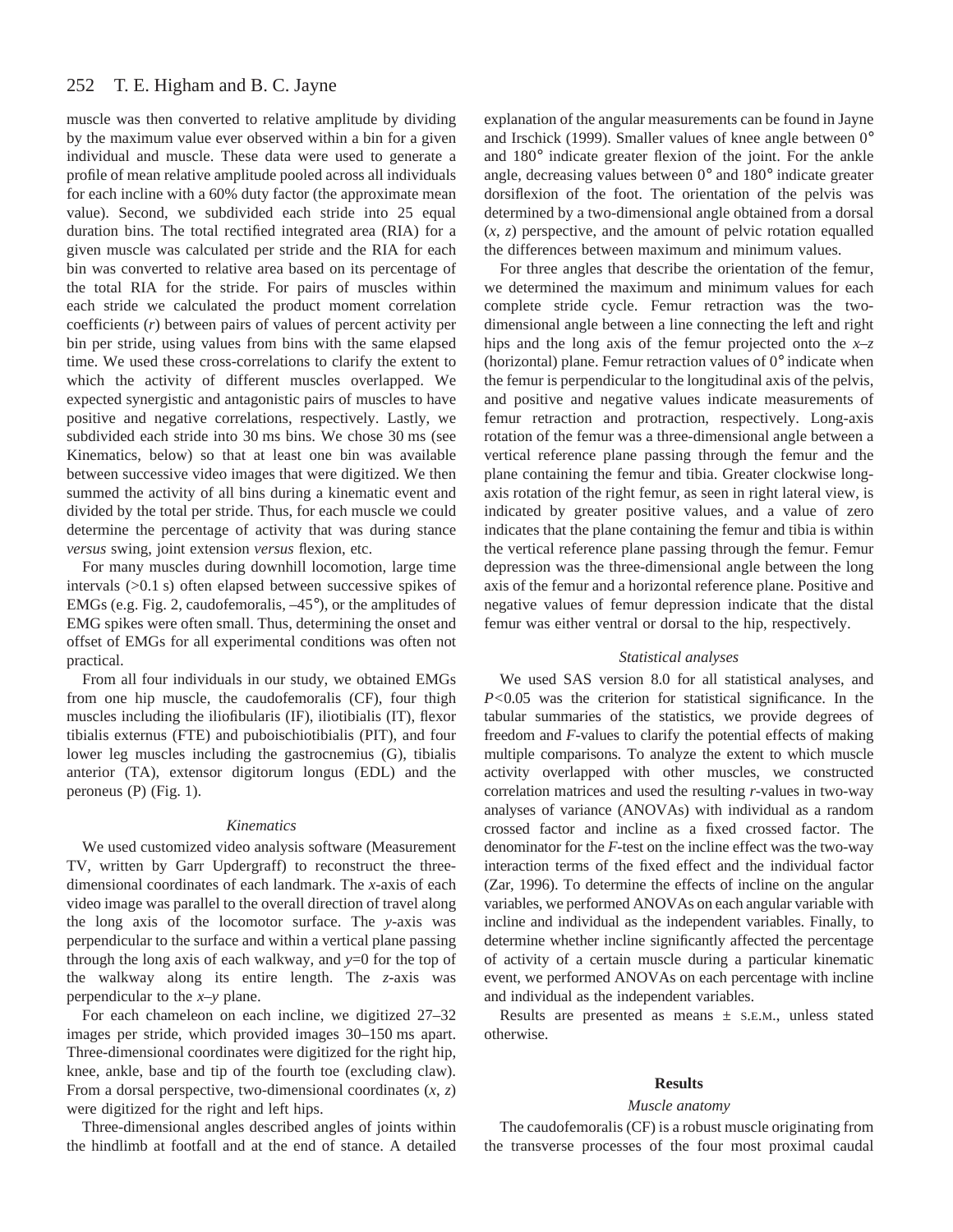vertebrae and inserting to both the greater trochanter of the femur and the proximal portion of the fibula *via* an auxiliary tendon (Fig. 1A). The iliofibularis (IF) originates *via* a tendon from the posterior and lateral margin of the ilium and inserts on the fibula distal to the insertion of the caudofemoralis auxiliary tendon (Fig. 1B). The iliotibialis (IT) originates *via* a tendon from the posterior portion of the ilium just dorsal to the origin of the iliofibularis and inserts to the proximal tibia *via* the connective tissue on the anterior face of the knee (Fig. 1B). The flexor tibialis externus (FTE) originates from the ilioischiadic tendinous arch, runs along the posterior and ventral portion of the thigh and sends a long tendon, running along the posterior edge of the lower leg, to the plantar ossicle (Fig. 1A,B). Additionally, the flexor tibialis externus sends a shorter tendon that crosses the iliofibularis and inserts on the fibula just proximal to the insertion of the iliofibularis (Fig. 1A,B). The puboischiotibialis (PIT) is on the ventral surface of the thigh and originates from the pubo-ischiatic symphysis (mid-ventral line) and inserts on the proximal portion of the tibia (Fig.  $1C$ ).

The gastrocnemius (G) originates from both the distal part of the femur and the posterior aspect of the tibia and runs along the posterior edge of the lower leg where it inserts on the plantar ossicle (Fig.·1D). The extensor digitorum longus (EDL) originates from the distal portion of the femur and from the posterior portion of the fibula and inserts onto both the fourth and fifth digit (Fig.  $1C,D$ ). The peroneus (P) originates from the proximal portion of the anterior face of the fibula and from the proximal portion of the posterior tibia and inserts on the proximal and dorsal portion of the fifth metatarsal (Fig. 1B). The tibialis anterior (TA) originates from the proximal portion of the tibia and inserts onto the proximal portion of the first metatarsal (Fig. 1C,D). Table 1 summarizes the hypothesized actions of the muscles based on their gross anatomy.

# *General description of limb movements and the effects of incline*

At footfall, the knee of *C. calyptratus* extended well beyond  $90^\circ$  and the femur was protracted (Fig. 2A), which positioned the foot anterior to the hip. The angles of both the knee and ankle at footfall usually exceeded 120° and 140°, respectively (Fig. 2A). Maximal pelvic rotation was approximately coincident with footfall. Femur retraction of *C. calyptratus* began slowly at footfall, was fairly rapid at midstance, and continued to a maximum slightly before the end of stance (Fig. 2A). After footfall, the knee flexed maximally to an acute angle near midstance, whereupon the knee extended to a maximum at the end of stance (Fig. 2A). Clockwise long-axis femur rotation (as seen in right lateral view) began at footfall and continued throughout stance (Fig. 2A). Femur depression remained fairly constant throughout stance (Fig. 2A).

At the beginning of swing, the knee began to flex until just before mid-swing and then extended until footfall (Fig. 2A). The amount of knee flexion during swing was always less than the amount of flexion during stance. Femur protraction began at the beginning of swing and was rapid until mid-swing,

Table 1. *The muscles used in this study and their proposed actions*

| Muscle                             | Proposed action based on anatomy                    |  |  |  |  |  |
|------------------------------------|-----------------------------------------------------|--|--|--|--|--|
| Caudofemoralis (CF)                | Knee flexion; femur retraction and<br>rotation      |  |  |  |  |  |
| Iliofibularis (IF)                 | Knee flexion; limb elevation                        |  |  |  |  |  |
| Iliotibialis (IT)                  | Knee extension; femur retraction; limb<br>elevation |  |  |  |  |  |
| Flexor tibialis externus<br>(FTE)  | Knee flexion; plantar flexion; femur<br>retraction  |  |  |  |  |  |
| Puboischiotibialis (PIT)           | Knee flexion; femur depression                      |  |  |  |  |  |
| Gastrocnemius (G)                  | Plantar flexion                                     |  |  |  |  |  |
| Tibialis anterior (TA)             | Plantar flexion; digit opener                       |  |  |  |  |  |
| Extensor digitorum longus<br>(EDL) | Dorsiflexion; digit opener                          |  |  |  |  |  |
| Peroneus (P)                       | Plantar flexion; digit opener                       |  |  |  |  |  |

whereupon the femur was protracted slowly until footfall (Fig. 2A). Counterclockwise long-axis femur rotation of *C*. *calyptratus* also began near the beginning of swing, was rapid until mid-swing, and continued rotating slowly until footfall (Fig. 2A). Values of femur depression decreased sufficiently during early swing such that the knee was often more dorsal than the hip. From mid-swing until footfall, femur depression remained relatively constant (Fig. 2A).

Incline significantly affected only one of the 19 angular variables measured, which is similar to the minimal effect of incline on kinematics of *C*. *calyptratus* found by Higham and Jayne (2004). The ankle angle at the end of stance was significantly affected by incline such that the greatest values were on the downhill and lowest on uphill surface (Fig. 2A). The speeds of locomotion for the kinematic data in Higham and Jayne (2004) and this study were very slow (grand means=17 and 11 cm  $s^{-1}$ , respectively) and the duty factors were similar (grand means=63% and 59%, respectively). Thus, we had no evidence that the electrodes substantially affected the locomotion of the chameleons in this study compared to the previous kinematic study.

#### *Muscle activity on a level perch*

The average duty factor was approximately 60%, thus a muscle with constant amplitude and continuous activity would have 60% activity during stance and 40% during swing. More than two-thirds of the rectified integrated area (RIA) occurred during stance for the caudofemoralis, flexor tibialis externus, puboischiotibialis, extensor digitorum longus, and peroneus regardless of incline (Table 2).

The onset of caudofemoralis activity began immediately following footfall and usually continued throughout the stance phase of the stride (Fig. 2B). The activity of the caudofemoralis usually ceased just after the beginning of the swing phase (Fig. 2B). The location of burst activity of the iliofibularis during a stride varied considerably between individuals. Occasionally a small burst of iliofibularis activity occurred during early stance, but most commonly the burst of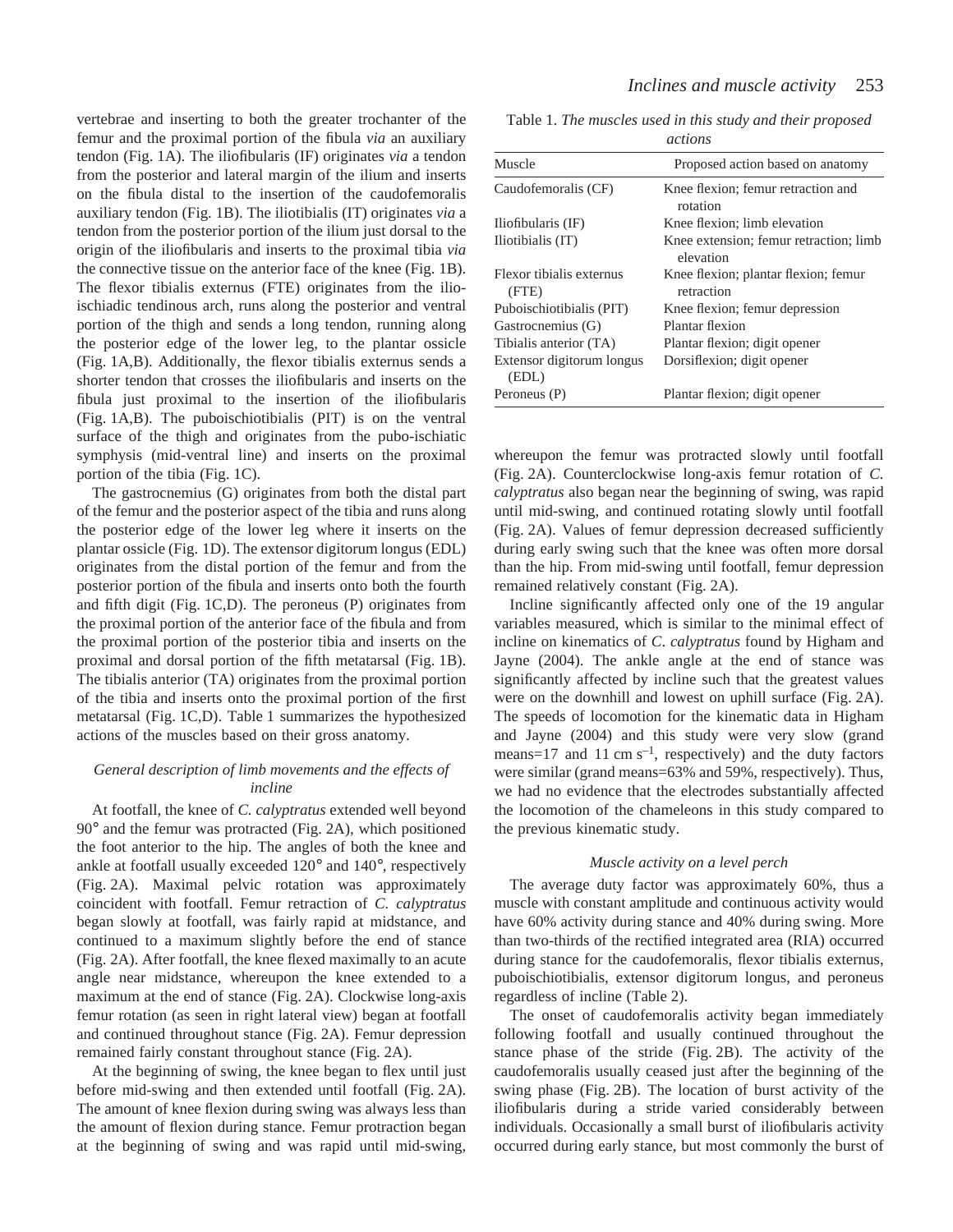

Fig. 2. (A) Kinematics and (B) EMGs *versus* time (as a percentage of stride cycle) for one stride from a single individual of *C. calyptratus* on inclines of  $-45^{\circ}$  (left),  $0^{\circ}$  (middle), and  $45^{\circ}$  (right). The arrows indicate the end of stance, and footfall occurs at time 0%. The vertical bars indicate the voltage scales (250  $\mu$ V), which are constant between all panels within a row.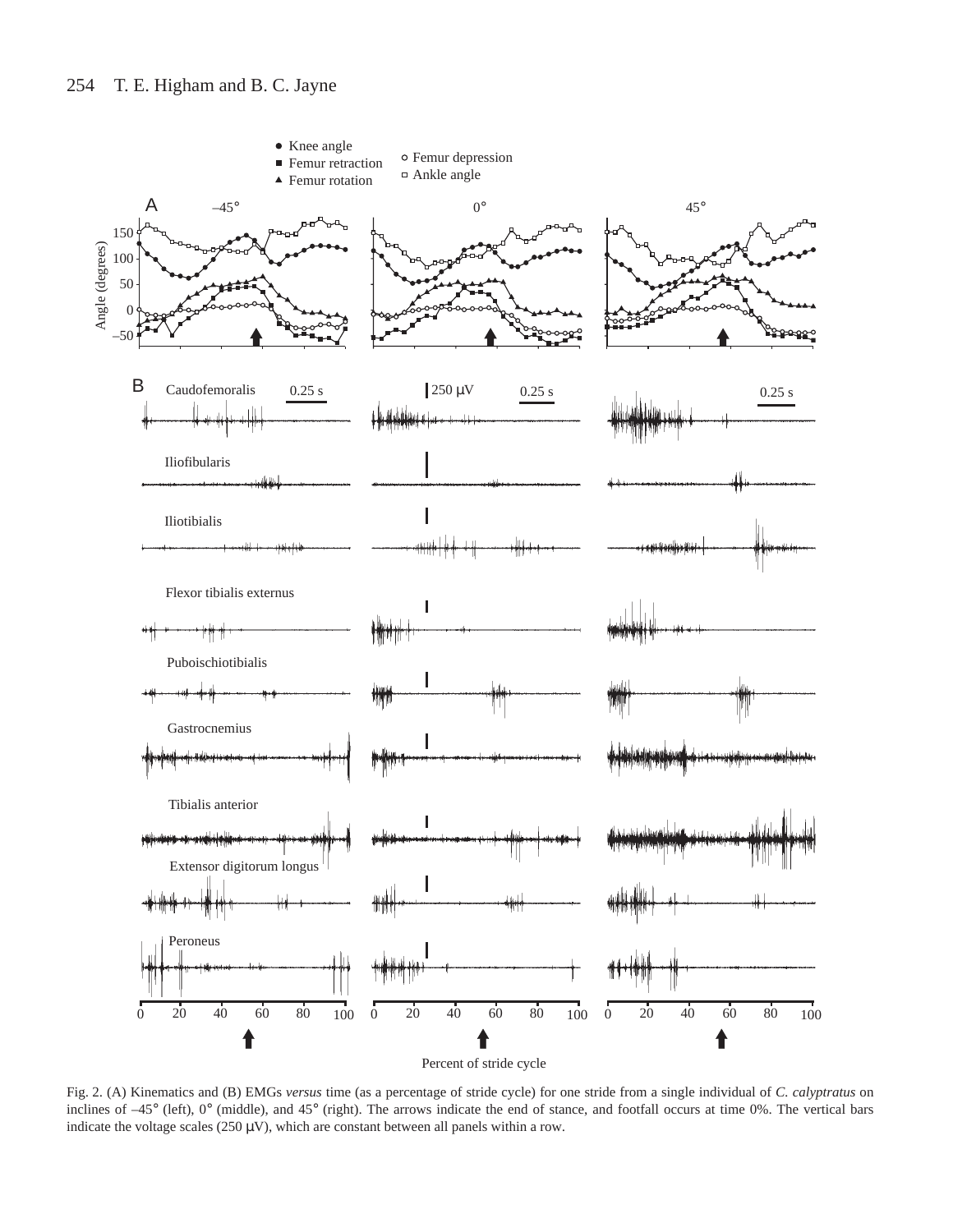iliofibularis activity was at the beginning of swing (Fig. 2B). The iliotibialis usually had one burst of activity beginning at midstance and continuing until the end of stance and another burst near mid-swing (Fig. 2B). The activity of the flexor tibialis externus began immediately following footfall and usually ended near midstance (Fig. 2B). The puboischiotibialis had an initial burst of activity immediately following footfall and lasting for approximately one-fourth of stance, and a second burst of activity occurred at the beginning of swing and lasted for approximately one-fourth of the swing phase  $(Fig. 2B)$ .

The gastrocnemius was active throughout stance and had lower amounts of activity throughout swing (Fig. 2B). The

Table 2. *Mean values of the percentages of rectified integrated area during different phases of the stride cycle and* F*-values for the main effect of incline from two-way ANOVAs performed separately on each variable*

|                       |             | Percent of activity per<br>stride at each incline | <i>F</i> -value |                      |  |  |
|-----------------------|-------------|---------------------------------------------------|-----------------|----------------------|--|--|
| Variable <sup>a</sup> | $-45^\circ$ | $0^{\circ}$                                       | $45^{\circ}$    | Incline $(d.f. 2,6)$ |  |  |
| CF stance             | 67          | 93                                                | 86              | $7.5*$               |  |  |
| CF stance flex        | 15          | 50                                                | 51              | $27.0**$             |  |  |
| CF swing flex         | 25          | 2                                                 | 1               | $11.4*$              |  |  |
| CF retraction         | 72          | 93                                                | 84              | $6.5*$               |  |  |
| CF post rotation      | 76          | 95                                                | 87              | 5.1                  |  |  |
| IF stance             | 51          | 38                                                | 57              | 3.7                  |  |  |
| IF stance flex        | 32          | 20                                                | 24              | 2.6                  |  |  |
| IF swing flex         | 28          | 39                                                | 18              | 2.4                  |  |  |
| IF retraction         | 51          | 39                                                | 55              | 2.2                  |  |  |
| IF elevation          | 38          | 53                                                | 32              | 2.5                  |  |  |
| IT stance             | 43          | 49                                                | 65              | $6.9*$               |  |  |
| IT stance ext         | 20          | 40                                                | 52              | 18.9**               |  |  |
| IT swing              | 39          | 37                                                | 29              | 1.8                  |  |  |
| IT retraction         | 44          | 50                                                | 63              | $5.6*$               |  |  |
| IT elevation          | 42          | 43                                                | 29              | 4.2                  |  |  |
| FTE stance            | 79          | 90                                                | 95              | 2.1                  |  |  |
| FTE stance flex       | 33          | 68                                                | 80              | 11.7*                |  |  |
| FTE swing flex        | 10          | $\overline{4}$                                    | 1               | 1.7                  |  |  |
| FTE retraction        | 82          | 90                                                | 94              | 1.6                  |  |  |
| PIT stance            | 72          | 73                                                | 82              | 1.5                  |  |  |
| PIT stance flex       | 37          | 62                                                | 71              | $5.3*$               |  |  |
| PIT swing flex        | 20          | 23                                                | 14              | 1.7                  |  |  |
| G stance              | 59          | 69                                                | 61              | 0.7                  |  |  |
| TA stance             | 48          | 54                                                | 49              | 0.2                  |  |  |
| <b>EDL</b> stance     | 75          | 83                                                | 88              | 0.6                  |  |  |
| P stance              | 70          | 84                                                | 84              | 3.5                  |  |  |

\**P*<0.05, \*\**P*<0.01.

Muscle abbreviations are listed in Table 1.<br><sup>a</sup>Each variable is a combination of a muscle and a phase of the stride. The description following the muscle abbreviation (e.g. stance flex) indicates the percentage of the total rectified integrated area of those muscles during those kinematic events.

Flex, flexion of the knee; ext, extension; retraction, femur retraction; post rotation, clockwise long-axis femur rotation as seen in right lateral view; elevation, femur elevation.

tibialis anterior had variable activity that often occurred throughout the stride (Fig. 2B). The extensor digitorum longus had a strong burst of activity immediately following footfall and lasted for up to one-half of stance (Fig. 2B). A second burst of activity of the extensor digitorum longus with lower amplitude and relatively short duration occurred just before mid-swing (Fig. 2B). The peroneus became active at footfall or just prior to the end of swing and was active for approximately half of stance (Fig. 2B).

The only significant negative cross-correlation of relative EMG amplitude between pairs of muscles for locomotion on the level perch was for the iliotibialis and the puboischiotibialis (Table 3), and the near absence of overlapping activity of these two muscles (Figs 2, 3) agrees well with their antagonistic functions as a knee extensor and flexor, respectively. Several of the lower limb muscles had substantial overlap of major activity (Figs  $2$ ,  $3$ ), and hence significant positive cross correlations between the relative amplitudes of activity  $(Table 3)$ .

## *Effects of incline on muscle activity*

The effects of incline were more conspicuous for hip and thigh muscles than for lower leg muscles (Figs  $2, 3$ ). Furthermore, changes in motor pattern in response to incline were predominantly due to changes in amplitude rather than changes in timing (Figs  $2, 3$ ). Effectively all of the muscles studied had less intense activity for downhill locomotion than for both level and uphill locomotion.

The percentage of muscle activity during stance changed significantly with incline for the caudofemoralis, which had much more of its activity during stance on level (93%) and uphill  $(86\%)$  than on the downhill  $(67\%)$  (Table 2). The peak relative amplitude of the caudofemoralis within an entire stride increased from downhill to level and from level to uphill (Fig. 3). Large amplitude activity of the caudofemoralis was conspicuously absent during early stance as the knee flexed on the downhill compared to the level and uphill surfaces (Fig. 3; Table 2). Effectively no caudofemoralis activity occurred in early swing as the knee flexed during level and uphill locomotion, whereas a significantly greater amount of activity occurred during this time interval for downhill strides (Fig. 3; Table 2).

Activity of the iliotibialis was nearly absent during early stance on the level and uphill surfaces, and the peak relative amplitude per stride increased from downhill to level and level to uphill (Fig. 3). On the uphill surface, more than half the iliotibialis activity occurred as the knee extended during stance and there was significantly less activity during this period for strides on the level and downhill surfaces (Table 2).

The peak activity of the flexor tibialis externus during the entire stride on the downhill surface was markedly less than the values for both the level and uphill surfaces (Fig. 3). Additionally, the amount of flexor tibialis activity during knee flexion during stance on the downhill was less that half that of the uphill and level surfaces (Table 2).

The peak activity per stride of the puboischiotibialis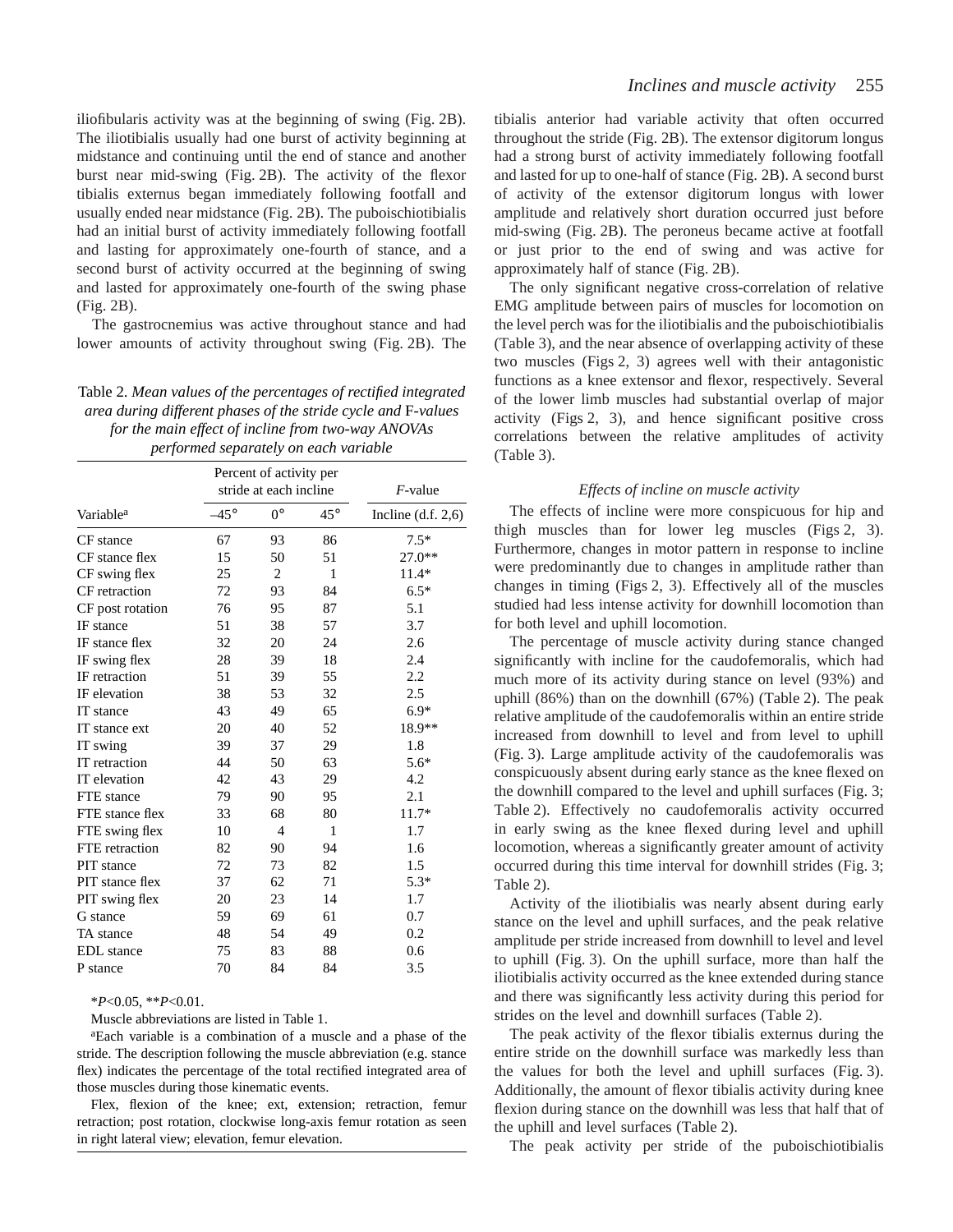|                      | CF       | IT       | <b>FTE</b> | PIT      | G        | TA      | EDL      | $\, {\bf P}$ | IF |
|----------------------|----------|----------|------------|----------|----------|---------|----------|--------------|----|
| Downhill             |          |          |            |          |          |         |          |              |    |
| $\rm CF$             |          |          |            |          |          |         |          |              |    |
| IT                   | $-0.13$  |          |            |          |          |         |          |              |    |
| <b>FTE</b>           | 0.30     | $-0.16$  |            |          |          |         |          |              |    |
| PIT                  | $-0.02$  | $-0.29$  | 0.25       |          |          |         |          |              |    |
| G                    | 0.31     | 0.06     | 0.25       | $-0.04$  |          |         |          |              |    |
| TA                   | 0.19     | 0.18     | 0.22       | $-0.08$  | $0.77**$ |         |          |              |    |
| $\operatorname{EDL}$ | 0.05     | 0.00     | 0.25       | 0.30     | 0.07     | 0.07    |          |              |    |
| $\, {\bf P}$         | 0.27     | $-0.04$  | 0.17       | 0.25     | $0.10\,$ | $-0.02$ | $0.43*$  |              |    |
| IF                   | $-0.08$  | 0.14     | 0.02       | $0.18\,$ | 0.20     | 0.22    | 0.13     | $0.00\,$     |    |
| Level                |          |          |            |          |          |         |          |              |    |
| $\rm CF$             |          |          |            |          |          |         |          |              |    |
| IT                   | $-0.06$  |          |            |          |          |         |          |              |    |
| <b>FTE</b>           | $0.42*$  | $-0.33$  |            |          |          |         |          |              |    |
| PIT                  | $0.18\,$ | $-0.43*$ | $0.63**$   |          |          |         |          |              |    |
| $\mathbf G$          | 0.36     | $-0.10$  | 0.38       | 0.27     |          |         |          |              |    |
| TA                   | 0.16     | 0.04     | 0.23       | 0.09     | $0.81**$ |         |          |              |    |
| $\operatorname{EDL}$ | 0.23     | $-0.21$  | $0.50**$   | $0.59**$ | 0.20     | 0.16    |          |              |    |
| $\mathbf{P}$         | 0.37     | $-0.19$  | $0.43*$    | $0.39*$  | 0.13     | $-0.02$ | $0.66**$ |              |    |
| $\rm IF$             | 0.04     | $-0.14$  | 0.05       | 0.27     | 0.11     | 0.08    | 0.11     | $0.01\,$     |    |
| Uphill               |          |          |            |          |          |         |          |              |    |
| $\rm CF$             |          |          |            |          |          |         |          |              |    |
| IT                   | 0.19     |          |            |          |          |         |          |              |    |
| <b>FTE</b>           | $0.50**$ | $-0.24$  |            |          |          |         |          |              |    |
| PIT                  | 0.21     | $-0.30$  | $0.58**$   |          |          |         |          |              |    |
| G                    | $0.40*$  | 0.02     | 0.34       | 0.19     |          |         |          |              |    |
| TA                   | 0.16     | 0.11     | 0.10       | 0.02     | $0.57**$ |         |          |              |    |
| $\operatorname{EDL}$ | $0.52**$ | $-0.21$  | $0.78**$   | $0.64**$ | 0.29     | 0.17    |          |              |    |
| $\, {\bf P}$         | $0.60**$ | $-0.04$  | $0.70**$   | $0.40*$  | 0.38     | 0.09    | $0.73**$ |              |    |
| IF                   | 0.26     | 0.19     | 0.06       | 0.20     | 0.22     | 0.06    | 0.07     | 0.08         |    |
|                      |          |          |            |          |          |         |          |              |    |

256 T. E. Higham and B. C. Jayne

Table·3. *Mean* r*-values from cross-correlations between pairs of muscles for each incline* 

Asterisks indicate significant correlation coefficients; \**P*<0.05, \*\**P*<0.01. Correlations that were affected significantly by incline are in boldface.

See Table 1 for muscle abbreviations.

increased from downhill to level and from level to uphill (Fig. 3). For the puboischiotibialis a clear maximum in relative amplitude occurred shortly after footfall on the uphill and level surfaces (Fig. 3), and the percentage of activity during knee flexion within stance for uphill and level strides was approximately twice that of downhill strides (Table 2).

Most cross-correlations of muscle activity were not affected greatly by incline (Table 3). Only three of the 36 combinations of muscles were affected significantly by incline and each of these three pairs had higher cross correlations going from downhill to level and from level to uphill (Table 3). Although the cross correlations between activity of the iliotibialis and flexor tibialis externus muscles were not significantly affected by incline as indicated in the ANOVA, this negative cross correlation was significant for the level surface but not for either the downhill or uphill data. Thus, the overlap in activity of these two muscles was least on the level surface. The highly significant positive cross correlations for the level and uphill surfaces emphasize the similarity of the timing of peak activity

of the flexor tibialis externus and the puboischiotibialis muscles near the beginning of stance, whereas the absence of a significant cross correlation for surface suggests these muscle do not retain fundamentally similar timing relationships on the downhill compared to the other surfaces.

# **Discussion**

### *Muscle activity and kinematics of chameleons*

Our study is the first to determine the *in vivo* muscle activity of the hindlimb during locomotion of a specialized arboreal lizard. The most conspicuous changes in amplitude with incline were for hip and thigh muscles rather than the lower limb muscles.

At footfall, the femur of *C. calyptratus* is maximally protracted, and unlike most lizards, the knee of *C. calyptratus* is extended well beyond 90° (Higham and Jayne, 2004). Thus, knee flexion during early stance seems likely to pull the body forward. Consequently, muscles that flex the knee during early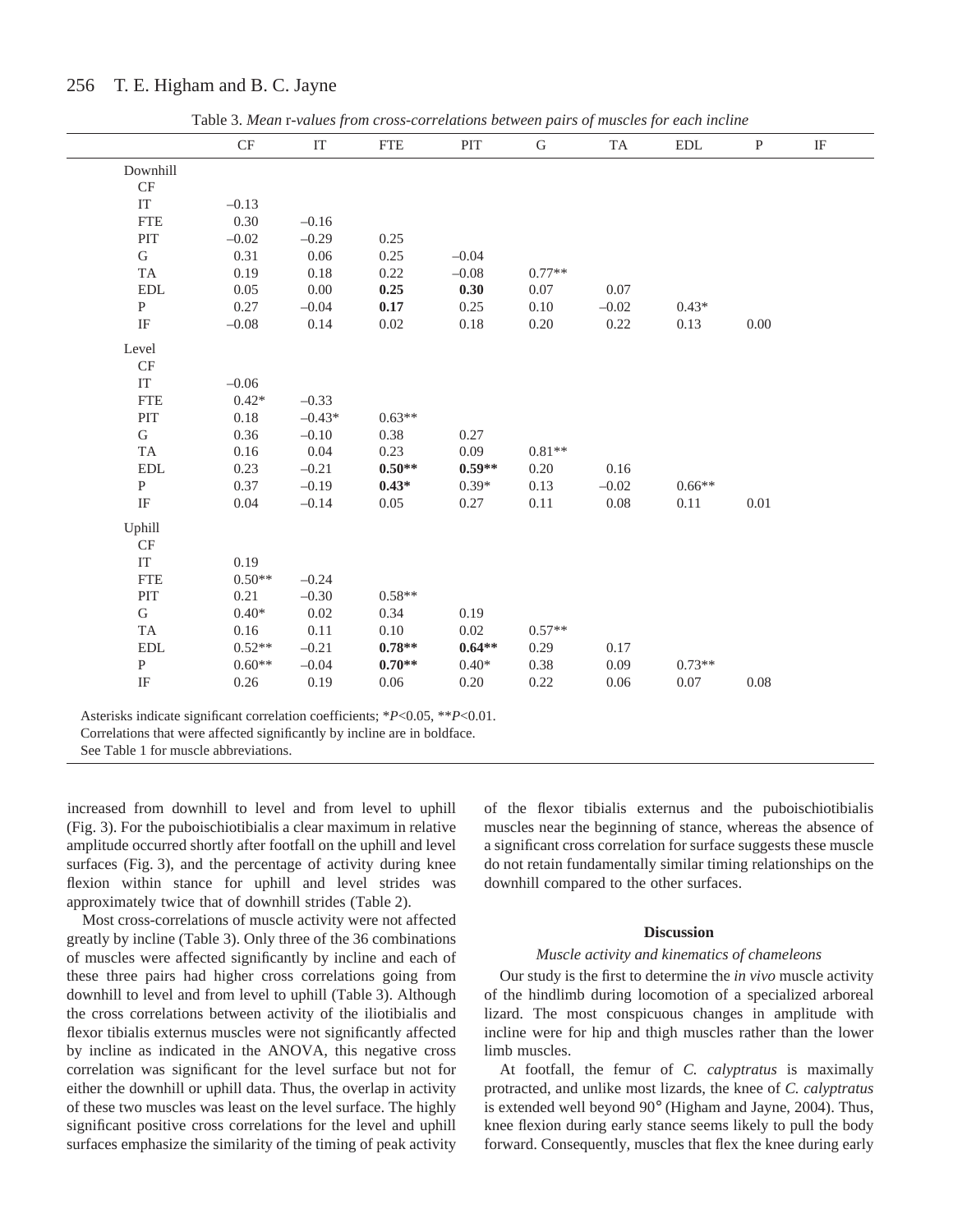

Percent of stride cycle

Fig. 3. The relative rectified amplitude (mean  $\pm$  s.E.M.) for each muscle from individuals of *C. calyptratus* on inclines of -45° (left), 0° (middle), and 45° (right). Each stride was divided into 15 equal duration bins during stance and 10 equal duration bins during swing. Each bin was scaled to the largest value ever observed for a bin from a given muscle over all three inclines. Time zero is footfall and the arrow indicates the end of stance.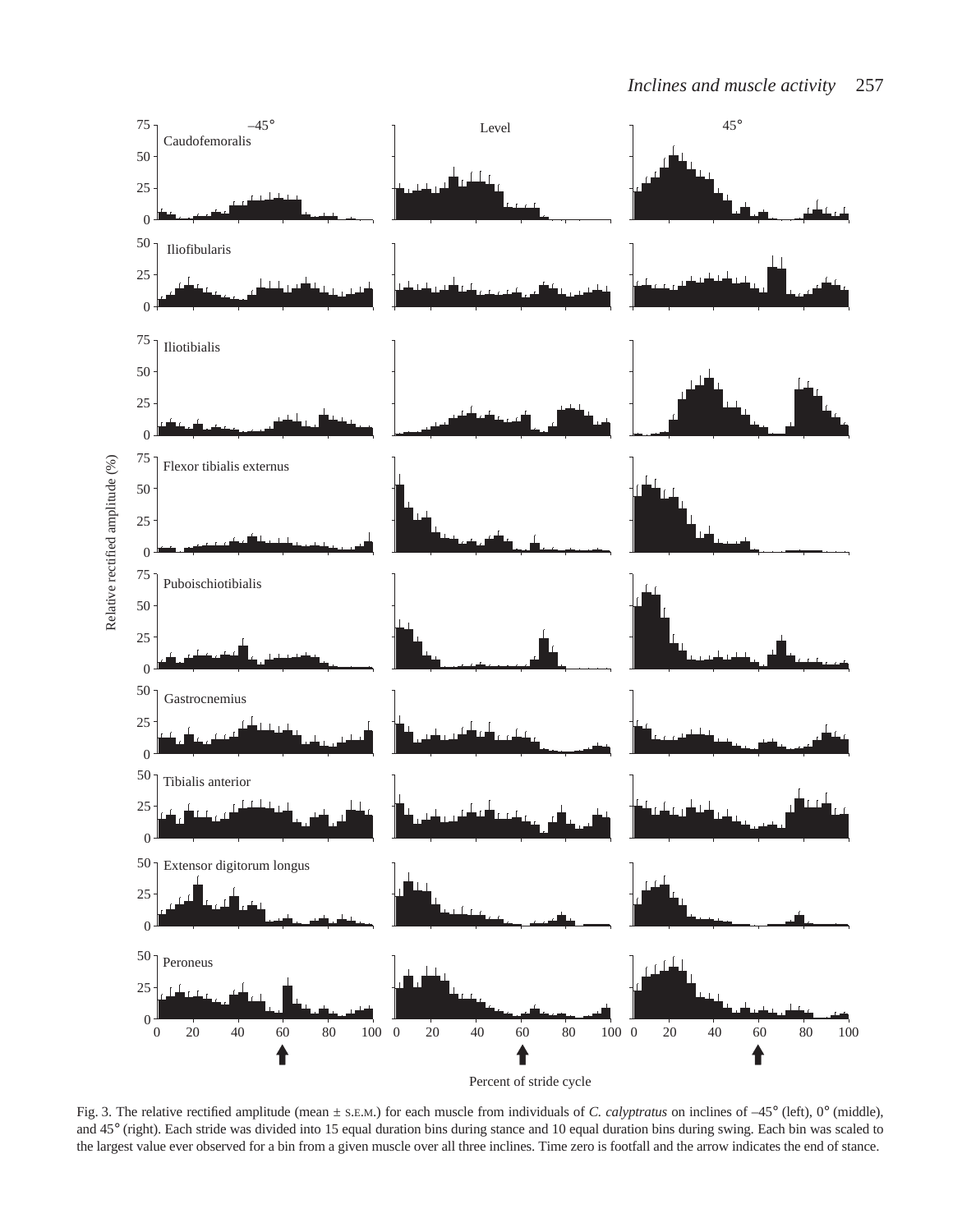#### 258 T. E. Higham and B. C. Jayne

stance are likely to be important for propelling the body forward in a fashion analogous to the salamander, *Dicamptodon tenebrosus* (Ashley-Ross, 1995). The muscles most likely to be responsible for knee flexion during the first half of stance in *C. calyptratus* are the flexor tibialis externus, puboischiotibialis and the caudofemoralis. These muscles all had bursts of activity during early stance and were all hypothesized to flex the knee, and the greatest amplitude occurred immediately following footfall. Thus, actively pulling the body forward is partly determined by the activity of these three muscles. During femur retraction, the caudofemoralis and flexor tibialis externus were active and thus could contribute to another mechanism of propulsion.

Plantar flexion and dorsiflexion could not be measured as easily in chameleons as in other lizards (Irschick and Jayne, 1999b; Jayne and Irschick, 1999). The highly specialized foot of *C. calyptratus* has two opposing groups of digits, each of which is enclosed in skin, rather than having five independent digits (Fig. 1). We measured ankle angle as the threedimensional angle between the lower limb and the fourth metatarsal (within the lateral group of digits). Consequently, the ankle angle is affected both by closing and opening the foot (to grasp and release the perch) and posteriorly directed movements of the collective foot structures relative to the lower limb. The movements of the chameleon feet were also not on a flat substrate as they grasped the round perch. Thus, we assumed that the functional equivalent of plantar flexion occurred predominantly during stance and the reverse movement occurred during swing. The anatomy of the peroneus and gastrocnemius and the large portion of their activity during stance suggest that these muscles are involved in the posterior rotation of the foot in *C. calyptratus*.

The hyperextension of the toe at the end of stance and very early swing in many terrestrial lizards (Irschick and Jayne, 1999b; Jayne and Irschick, 1999) suggests that using the foot to actively push off from the flat substrate is important. In contrast, the change of nearly 90° in the orientation of the long axis of the foot of *C. calyptratus* largely precludes this mechanism of propulsion. Furthermore, the foot of *C. calyptratus* grasps the perch and does not hyperextend at the end of stance. The grasping foot of chameleons could thus facilitate a mechanism for propulsion that relies on pulling the body, but at the cost of a reduced ability to push during late stance by plantar flexion similar to that of other terrestrial lizards.

## *Comparisons with alligators and lizards*

The caudofemoralis of both crocodilians and lepidosaur reptiles is a robust muscle originating from caudal vertebrae and inserting on the femur and proximal lower limb and is involved in femur retraction, posterior femur rotation and knee flexion (Gatesy, 1990, 1997; Russell and Bauer, 1992; Reilly, 1995; Nelson and Jayne, 2001). Previous EMG studies of lizards and crocodilians have found that the caudofemoralis usually becomes active late in swing, which could retard femur protraction, anterior femur rotation and knee extension (Reilly, 1995; Gatesy, 1997; Nelson and Jayne, 2001). The onset of

activity of the caudofemoralis of *C. calyptratus* was usually at footfall and only rarely during late swing. However, the slow locomotor speed of *C. calyptratus* may preclude the need to actively decelerate femur protraction with the caudofemoralis.

Nelson and Jayne (2001) found that passive changes in strain of the caudofemoralis muscle of the desert iguana, *Dipsosaurus dorsalis*, were only affected by knee extension when the femur was substantially anterior to the hip. Thus, although the caudofemoralis of *C. calyptratus* appears likely to flex the knee during early stance, the lack of activity and position of the femur suggest the caudofemoralis is not important for the second flexion of the knee during swing.

We found that the activity of the iliofibularis of *C. calyptratus* was variable but when a burst was evident, it was usually in early swing (Fig. 2). The activity of the iliofibularis of *Alligator mississippiensis* starts during late stance and continues into early swing (Gatesy, 1997), and the iliofibularis of the savannah monitor, *Varanus exanthematicus*, is active mainly during swing (Jayne et al., 1990a).

The puboischiotibialis of alligators has two distinct bursts, one from late swing to late stance, and another shorter burst at the stance/swing transition (Gatesy, 1997). In alligators, the puboischiotibialis probably helps to prevent limb collapse during stance by resisting femoral abduction (Gatesy, 1997). The activity of the pubotibialis (similar to our PIT) of *Sceloporus clarkii* begins after footfall and peaks when the knee angle is 90° (Reilly, 1995), thus contributing to knee flexion. A smaller burst of activity in *S*. *clarki* also occurs at mid-swing (Reilly, 1995). Similarly, the puboischiotibialis of *C. calyptratus* had two very distinct bursts, but one burst was in early to mid-swing and the other was in early stance. Thus, the timing of activity of the puboischiotibialis of *C. calyptratus* is different from that of the distantly related alligator, but relatively similar to *S*. *clarki*. The burst of activity in early stance could help maintain the horizontal orientation of the femur and thus prevent femur elevation.

The gastrocnemius and peroneus longus of *Sceloporus clarki* are both plantar flexors that have peak bursts during the first half of stance (Reilly, 1995). Although the activity of the gastrocnemius in *C. calyptratus* was variable, the peroneus generally had a similar pattern of activity as that of *S*. *clarki*. However, the morphology of the foot and ankle of *C. calyptratus* differs substantially from a generalized lizard. Activation of the peroneus while the foot of *C. calyptratus* is anchored to the perch could move the knee away from the body and in an anterior direction, thus flexing the ankle during early stance (Fig.  $2$ ).

The appendicular anatomy of *C. calyptratus* differs considerably from that of *Varanus*, *Dipsosaurus*, and *Sceloporus*. However, the major features in the timing of muscles in common to these lizard taxa when moving on a level surface appear similar.

### *Effects of incline on chameleons*

The hindlimb kinematics of *C. calyptratus* changed very little with changes in incline, whereas the amplitudes of muscle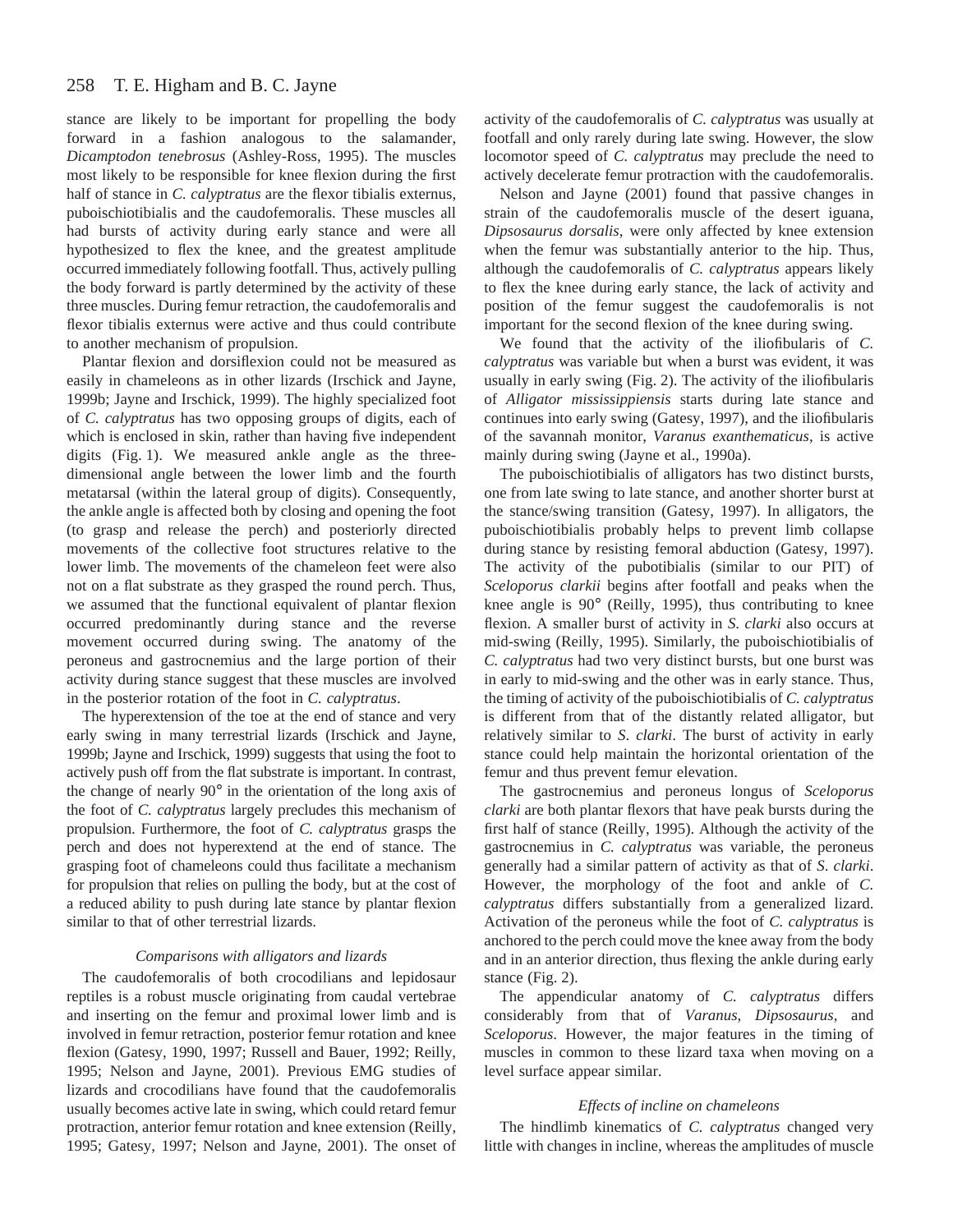activity changed substantially. Moving uphill requires an increase in propulsive forces compared to the level, because of the increased component of gravity opposing the direction of movement. One method that chameleons use to propel their body during the first half of stance is to flex their knee. The activity of both the flexor tibialis externus and the puboischiotibialis of *C. calyptratus* increased substantially while moving uphill compared to level, and their peak amplitude occurred immediately following footfall. Thus, these two muscles are probably the most important for early knee flexion and for pulling the body forward. The activity of the caudofemoralis increased when moving uphill, and probably contributes to knee flexion, but the peak amplitude occurred after the knee began to flex at footfall and may be better correlated with the role in long axis rotation of the femur for propelling the chameleon uphill.

Moving downhill requires less propulsive force (compared to level locomotion) because of the increased component of gravity contributing to forward movement, but some muscles must actively resist the passive flexion of joints in order to maintain posture and control speed. Early knee flexion during stance can occur passively, and in order to prevent the joint from collapsing, a knee extensor should be active. For the first 20% of the stride cycle, the relative amplitude of the iliotibialis was slightly greater on the downhill compared to both the level and the uphill surfaces in *C. calyptratus* (Fig. 3), and it extends the knee. Thus, the iliotibialis may help prevent knee flexion when moving downhill. The iliotibialis also extends the knee during the second half of swing, and the relative amplitude of this burst of muscle activity increased markedly on uphill surfaces. Perhaps this increased amplitude of swing-phase activity reflects an increased force requirement for knee extension because of greater torque on the lower limb with the change in limb orientation.

The activity of the hindlimb muscles of *C. calyptratus* changed markedly with incline, supporting the idea that animals modulate the activity of muscles as the demands in the environment change. However, the primary form of modulating muscle activity was changing amplitude rather than timing relationships. Furthermore, the most conspicuous changes in amplitude that we found were for propulsive muscles, which increased in activity on an uphill surface and decreased in activity on a downhill surface. The lack of significant changes within an incline for the cross-correlations between most pairs of muscles (Table 3) further supports the conclusion that, despite changes in the intensity of muscle activity, the shape of the bar graphs indicating the relative timing of peaks and periods of minimal or no activity changed very little with incline for most muscles. Consequently, the synergistic or antagonistic relationships between pairs of muscles were usually not affected by incline. The most notable exceptions to the overall preservation in the relative timing of peak activity within a muscle were for the flexor tibialis externus and the puboischiotibialis on the downhill incline compared to the other two surfaces (Fig. 3). In contrast to conspicuous peak of activity in early stance for these two

muscles on the level and uphill surfaces, such peaks were absent on the downhill incline. Thus, these two muscles were involved in the only cases where the cross-correlations between pairs of muscle activity changed significantly with incline.

## *Inclines and other vertebrates*

All previous EMG studies on the effects of incline on vertebrate locomotion are for mammals and birds (Pierotti et al., 1989; Roy et al., 1991; Roberts et al., 1997; Carlson-Kuhta et al., 1998; Smith et al., 1998; Galbaldon et al., 2001; Gillis and Biewener, 2002; Daley and Biewener, 2003). During level locomotion in cats, the knee and ankle joints flex briefly after footfall and then extend throughout stance (Carlson-Kuhta et al., 1998). However, flexion of the knee and ankle is absent during the stance phase of cats on uphill grades. At paw liftoff on level and uphill surfaces, both the knee and ankle of cats flex substantially for more than half of swing and then extend prior to footfall (Carlson-Kuhta et al., 1998).

Hip extension in mammals serves a similar function to femur retraction and rotation in sprawling-limbed vertebrates, since all of these movements tend to advance the hip forward relative to the point of foot contact. In cats, the hip begins to extend immediately after footfall regardless of incline (Carlson-Kuhta et al., 1998; Smith et al., 1998), and the amplitude of activity of stance-phase muscles that extend the hip (propulsive muscles) increases when moving uphill compared to the level (Pierotti et al., 1989; Carlson-Kuhta et al., 1998). The propulsive muscles of *C. calyptratus* are ones that flex the knee for the first half of stance, extend the knee in the second half of stance, and retract and rotate the femur throughout stance, and these muscles increased in activity when moving uphill as compared to level (Fig. 3). Thus, a common response among distantly related groups of vertebrates is to increase the recruitment intensity of propulsive-phase muscles when moving uphill. These results are further supported by a study of rats, where the activity of the biceps femoris (hip extensor and knee flexor) and vastus lateralis (knee extender) muscles were the highest moving uphill (Gillis and Biewener, 2002).

During downhill locomotion, the activity of stance-phase muscles of cats that extend the hip to propel the body decreases (Smith et al., 1998). The muscles involved in propulsion in *C. calyptratus* also decrease in activity when moving downhill as compared to level locomotion (Fig. 3). The muscles that flex the hip, and thus prevent forward movement, have increased activity when the cats move downhill (Smith et al., 1998). During downhill locomotion, the rectus femoris muscle in cats, which extends the knee, also has increased activity (Smith et al., 1998). Additionally, the timing of the onset of rectus femoris activity occurs earlier in stance for downhill locomotion compared to level locomotion. Thus, cats prevent the collapse of the knee joint when moving downhill both by increasing the amplitude of activity of the rectus femoris and by shifting the timing of activity.

Not all increases in EMG amplitude are associated with the need to increase propulsion when moving uphill. For example,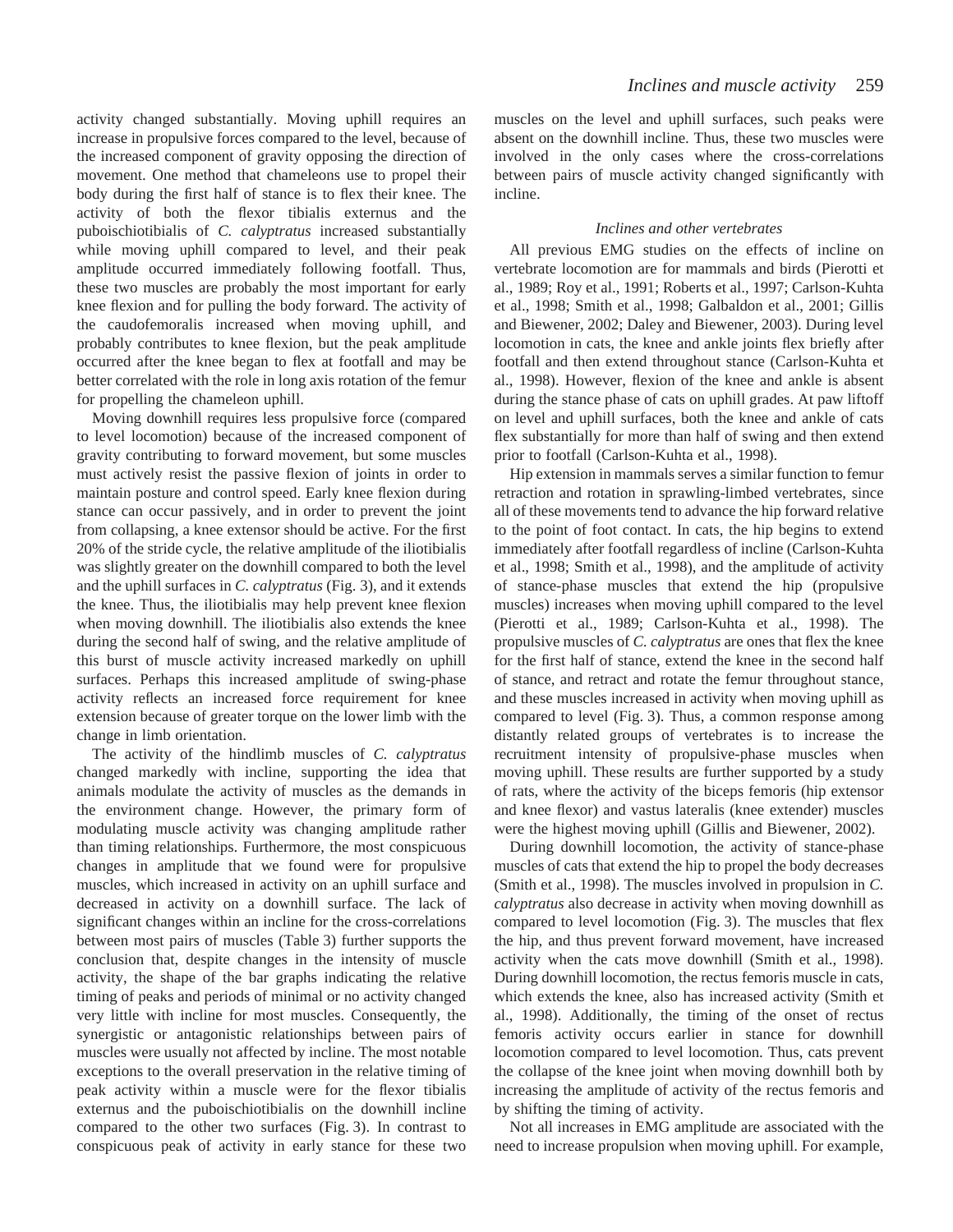#### 260 T. E. Higham and B. C. Jayne

during uphill locomotion the iliopsoas of cats flexes the hip and lifts the limb during swing, and this muscle has increased activity compared to level locomotion (Carlson-Kuhta et al., 1998). The iliotibialis of *C. calyptratus* is, in part, a swingphase muscle that extends the knee, and it had increased activity when moving uphill during swing compared to the level. When moving uphill the limb is more nearly perpendicular to gravity, and this increases the torque, resulting in an increase in activity of some swing-phase muscles in order to extend the knee.

During uphill locomotion, the most anterior and posterior positions of the limb during the entire stride in cats shift posteriorly compared to level locomotion, resulting in a reduction of the anterior placement of the paw at footfall relative to the hip (Carlson-Kuhta et al., 1998). On both uphill and level surfaces, cats have asymmetric longitudinal excursions of the foot relative to the hip, in which the magnitude of posterior placement exceeds that of anterior placement (Carslon-Kuhta et al., 1998), but this asymmetry is greater on the uphill. Similarly, in *Dipsosaurus dorsalis*, the most anterior position of the foot is less than the most posterior position relative to the hip, and the most posterior position increases when moving uphill *versus* moving on a level surface (Jayne and Irschick, 1999). The most anterior (*X*max) and posterior (*X*min) positions of the ankle relative to the hip in *C. calyptratus* are unaffected by incline (Higham and Jayne, 2004). Furthermore, rather than having marked asymmetry in longitudinal positions relative to the hip, the maximum anterior distance of the ankle closely approximated the maximum posterior distance of the ankle in *C. calyptratus*, further supporting the idea that chameleons pulling their body forward in early stance contributes to propulsion.

For generalized terrestrial lizards, the hindlimb kinematics change with speed in a manner that increases the muscle strain of the caudofemoralis (Nelson and Jayne, 2001). Such increased muscle strain is commonly correlated with increased power requirements for diverse vertebrate musculoskeletal systems performing a variety of tasks. For example, muscle fascicles of running turkeys actively shorten on an uphill surface, whereas they they have isometric activity on a level surface (Roberts et al., 1997). Furthermore, the strain of some muscles while they are active in rats is greater on the uphill than on the level surface (Gillis and Biewener, 2002). The hindlimb kinematics of cats, generalized lizards, and most vertebrates change considerably when moving on inclines (Carlson-Kuhta et al., 1998; Smith et al., 1998; Jayne and Irschick, 1999). In contrast, the kinematics of *C. calyptratus* change minimally with incline and may indicate that power output is modulated primarily by altering force rather than strain during muscle activity.

This research was supported by NSF grant IBN 9983003 to D. J. Irschick and B.C.J. The acquisition of a high-speed video system was supported by NSF grant BIR 9217409 to B.C.J. R. German, D. Gist, M. Maynard, and A. Horner provided valuable comments on early drafts of the manuscript. M. Rucker, A. Horner, and L. Spezzano, Jr assisted with experiments. We also thank Kristin Lierl for the artwork of the limb musculature.

#### **References**

- **Ashley-Ross, M. A.** (1995). Patterns of hind limb motor output during walking in the salamander *Dicamptodon tenebrosus*, with comparisons to other tetrapods. *J. Comp. Physiol. A* **177**, 273-285.
- **Biewener, A. A.** (2002). Future directions for the analysis of musculoskeletal design and locomotor performance. *J. Morphol.* **252**, 38-51.
- **Carlson-Kuhta, P., Trank, T. V. and Smith, J. L.** (1998). Forms of forward quadrupedal locomotion. II. A comparison of posture, hindlimb kinematics, and motor patterns for upslope and level walking. *J. Neurophysiol.* **79**, 1687- 1701.
- **Cartmill, M.** (1974). Pads and claws in arboreal locomotion. In *Primate Locomotion* (ed. F. A. Jenkins), pp. 45-83. New York: Academic Press.
- **Daley, M. A. and Biewener, A. A.** (2003). Muscle force–length dynamics during level *versus* incline locomotion: a comparison of *in vivo* performance of two guinea fowl ankle extensors. *J. Exp. Biol.* **206**, 2941-2958.
- Farley, C. T. (1997). Maximum speeds and maximum power outputs in lizards. *J. Exp. Biol.* **200**, 2189-2195.
- **Farley, C. T. and Emshwiller, M.** (1996). Efficiency of uphill locomotion in nocturnal and diurnal lizards. *J. Exp. Biol.* **199**, 587-592.
- **Gabaldon, A. M., Nelson, F. E. and Roberts, T. J.** (2001). Gastrocnemius muscle mechanics in turkeys during uphill and downhill running. *Am. Zool.* **41**, 1448.
- **Gatesy, S. M.** (1990). Caudofemoral musculature and the evolution of theropod locomotion. *Paleobiol.* **16**, 170-186.
- **Gatesy, S. M.** (1997). An electromyographic analysis of hindlimb function in *Alligator* during terrestrial locomotion. *J. Morphol.* **234**, 197-212.
- **Gillis, G. B. and Biewener, A. A.** (2002). Effects of surface grade on proximal hindlimb muscle strain and activation during rat locomotion. *J. Appl. Physiol.* **93**, 1731-1743.
- **Higham, T. E. and Jayne, B. C.** (2004). Locomotion of lizards on inclines and perches: hindlimb kinematics of an arboreal specialist and a terrestrial generalist. *J. Exp. Biol.* **207**, 233-248.
- **Huey, R. B. and Hertz, P. E.** (1982). Effects of body size and slope on sprint speed of a lizard *Stellio (Agama) stellio*. *J. Exp. Biol.* **97**, 401-409.
- **Irschick, D. J., Austin, C. C., Petren, K., Fisher, R. N., Losos, J. B. and Ellers, O.** (1996). A comparative analysis of clinging ability among padbearing lizards. *Biol. J. Linn. Soc.* **59**, 21-35.
- **Irschick, D. J. and Jayne, B. C.** (1998). Effects of incline on speed, acceleration, body posture, and hindlimb kinematics in two species of lizard, *Callisaurus draconoides* and *Uma scoparia*. *J. Exp. Biol.* **201**, 273-287.
- **Irschick, D. J. and Jayne, B. C.** (1999a). A field study of effects of incline on the escape locomotion of a bipedal lizard, *Callisaurus draconoides*. *Physiol. Biochem. Zool.* **72**, 44-56.
- **Irschick, D. J. and Jayne, B. C.** (1999b). Comparative three-dimensional kinematics of the hindlimb for high-speed bipedal and quadrupedal locomotion of lizards. *J. Exp. Biol.* **202**, 1047-1065.
- Jayne, B. C. (1988). Muscular mechanisms of snake locomotion: an electromyographic study of the sidewinding and concertina modes of *Crotalus cerastes*, *Nerodia fasciata* and *Elaphe obsoleta*. *J. Exp. Biol.* **140**, 1-33.
- **Jayne, B. C., Bennett, A. F. and Lauder, G. V.** (1990a). Muscle recruitment during terrestrial locomotion: how speed and temperature affect fibre type use in a lizard. *J. Exp. Biol.* **152**, 101-128.
- **Jayne, B. C., Lauder, G. V. and Reilly, S. M.** (1990b). Short communication: the effect of sampling rate on the analysis of digital electromyograms from vertebrate muscle. *J. Exp. Biol.* **154**, 557-565.
- **Jayne, B. C. and Ellis, R. V.** (1998). How inclines affect the escape behaviour of a dune-dwelling lizard, *Uma scoparia*. *Anim. Behav.* **55**, 1115-1130.
- **Jayne, B. C. and Irschick, D. J.** (1999). Effects of incline and speed on the three-dimensional hindlimb kinematics of a generalized iguanian lizard (*Dipsosaurus dorsalis*). *J. Exp. Biol.* **202**, 143-159.
- **Lauder, G. V.** (1994). Homology, form, and function. In *Homology: The Heirarchical Basis of Comparative Biology* (ed. B. K. Hall), pp. 151-196. San Deigo: Academic Press.
- **Lauder, G. V. and Shaffer, H. B.** (1988). Ontogeny of functional design in tiger salamanders (*Ambystoma tigrinum*): are motor patterns conserved during major morphological transformations? *J. Morphol.* **197**, 249-268.
- **Mivart, S. G.** (1870). On the myology of *Chamaeleon parsonii*. *Proc. Zool. Soc. Lond.* **1870**, 850-889.